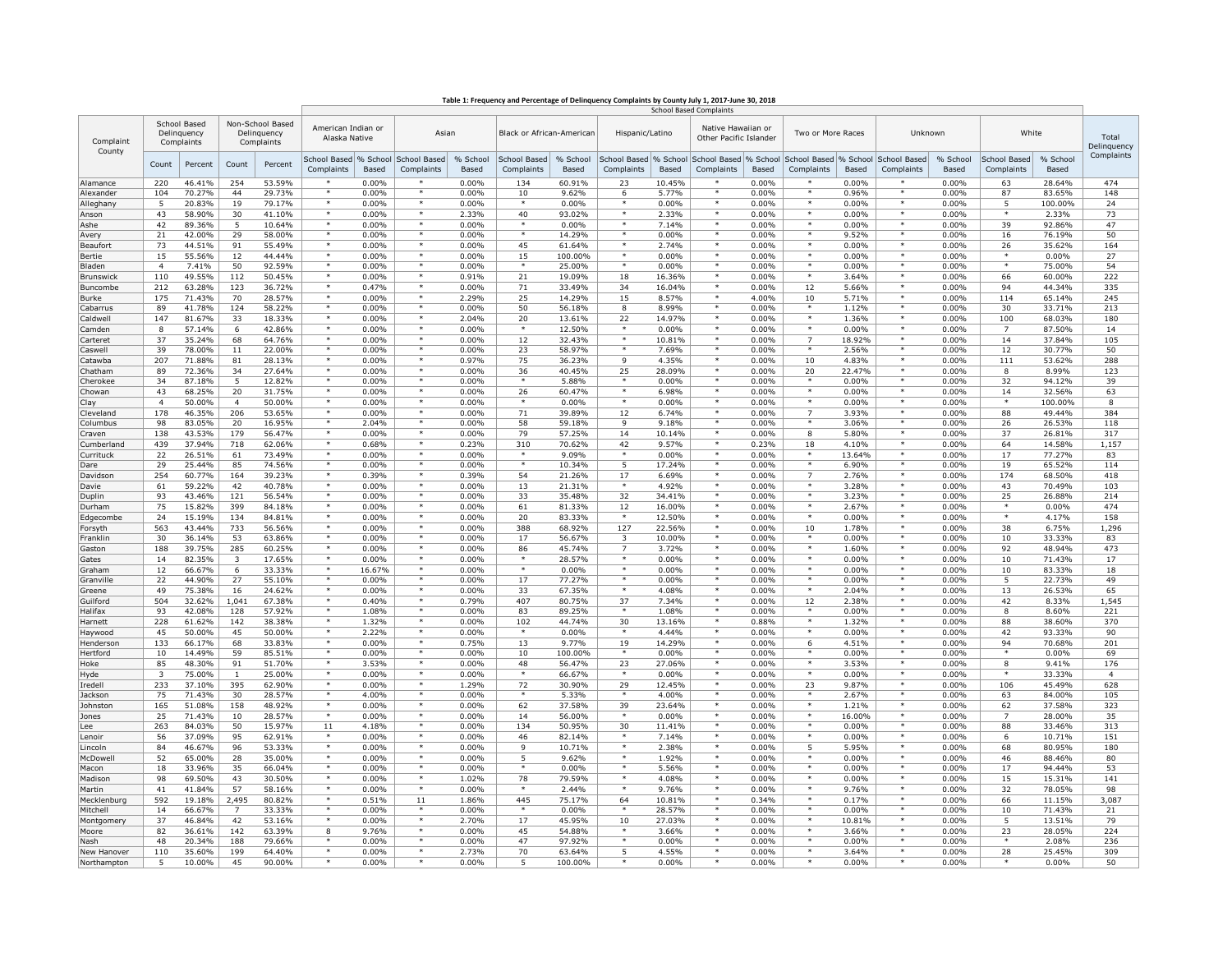| Table 1: Frequency and Percentage of Delinquency Complaints by County July 1, 2017-June 30, 2018 |  |  |  |  |
|--------------------------------------------------------------------------------------------------|--|--|--|--|
|                                                                                                  |  |  |  |  |

|                     |                                           | <b>School Based Complaints</b> |                                               |         |                                     |                   |                            |                   |                            |                   |                            |                   |                                              |       |                            |          |                                     |                   |                            |                   |                      |
|---------------------|-------------------------------------------|--------------------------------|-----------------------------------------------|---------|-------------------------------------|-------------------|----------------------------|-------------------|----------------------------|-------------------|----------------------------|-------------------|----------------------------------------------|-------|----------------------------|----------|-------------------------------------|-------------------|----------------------------|-------------------|----------------------|
| Complaint<br>County | School Based<br>Delinquency<br>Complaints |                                | Non-School Based<br>Delinguency<br>Complaints |         | American Indian or<br>Alaska Native |                   | Asian                      |                   | Black or African-American  |                   | Hispanic/Latino            |                   | Native Hawaiian or<br>Other Pacific Islander |       | Two or More Races          |          | Unknown                             |                   | White                      |                   | Total<br>Delinguency |
|                     | Count                                     | Percent                        | Count                                         | Percent | School Based<br>Complaints          | % School<br>Based | School Based<br>Complaints | % School<br>Based | School Based<br>Complaints | % School<br>Based | School Based<br>Complaints | % School<br>Based | School Based % School<br>Complaints          | Based | School Based<br>Complaints | Based    | % School School Based<br>Complaints | % School<br>Based | School Based<br>Complaints | % School<br>Based | Complaints           |
| Onslow              | 245                                       | 41.04%                         | 352                                           | 58.96%  | *                                   | 0.00%             | $\ast$                     | 0.82%             | 120                        | 48.98%            | 26                         | 10.61%            | *                                            | 0.00% | 23                         | 9.39%    | $\ast$                              | 0.00%             | 74                         | 30.20%            | 597                  |
| Orange              | 65                                        | 50.00%                         | 65                                            | 50.00%  | $\ast$                              | 0.00%             | $\ast$                     | 3.08%             | 27                         | 41.54%            | 14                         | 21.54%            | $\ast$                                       | 0.00% | $\ast$                     | 1.54%    | $\ast$                              | 0.00%             | 21                         | 32.31%            | 130                  |
| Pamlico             | 16                                        | 72.73%                         | 6                                             | 27.27%  | $\ast$                              | 0.00%             | $\ast$                     | 0.00%             | 9                          | 56.25%            | $\ast$                     | 0.00%             | $\ast$                                       | 0.00% | $\ast$                     | 0.00%    | $\ast$                              | 0.00%             | $\overline{7}$             | 43.75%            | 22                   |
| Pasquotank          | 67                                        | 47.86%                         | 73                                            | 52.14%  | $\ast$                              | 0.00%             | $\ast$                     | 0.00%             | 44                         | 65.67%            | $\ast$                     | 1.49%             | $\ast$                                       | 0.00% | $\ast$                     | 2.99%    | $\ast$                              | 0.00%             | 20                         | 29.85%            | 140                  |
| Pender              | 120                                       | 75.00%                         | 40                                            | 25.00%  | $\ast$                              | 0.00%             | $\ast$                     | 0.00%             | 63                         | 52.50%            | 9                          | 7.50%             | $\ast$                                       | 0.00% | $\ast$                     | 0.00%    | $*$                                 | 0.00%             | 48                         | 40.00%            | 160                  |
| Perquimans          | 13                                        | 41.94%                         | 18                                            | 58.06%  | $\ast$                              | 0.00%             | $\ast$                     | 0.00%             | $\overline{7}$             | 53.85%            | $\ast$                     | 0.00%             | $\ast$                                       | 0.00% | $\ast$                     | 0.00%    | $\ast$                              | 0.00%             | -6                         | 46.15%            | 31                   |
| Person              | 62                                        | 50.41%                         | 61                                            | 49.59%  | $\ast$                              | 3.23%             | $\ast$                     | 0.00%             | 47                         | 75.81%            | $\ast$                     | 1.61%             | $\ast$                                       | 0.00% | $\ast$                     | 0.00%    | $\ast$                              | 0.00%             | 12                         | 19.35%            | 123                  |
| Pitt                | 251                                       | 47.63%                         | 276                                           | 52.37%  | $\ast$                              | 0.00%             | $\ast$                     | 0.00%             | 218                        | 86.85%            | 8                          | 3.19%             | *                                            | 0.00% | $\ast$                     | 0.80%    | $\ast$                              | 0.00%             | 23                         | 9.16%             | 527                  |
| Polk                | 11                                        | 42.31%                         | 15                                            | 57.69%  | $\ast$                              | 0.00%             | $\ast$                     | 0.00%             | $\ast$                     | 9.09%             | $\ast$                     | 18.18%            | $\ast$                                       | 0.00% | $\ast$                     | 0.00%    | $\ast$                              | 0.00%             | $\mathbf{R}$               | 72.73%            | 26                   |
| Randolph            | 184                                       | 66.67%                         | 92                                            | 33.33%  | $\ast$                              | 0.54%             | $\ast$                     | 0.00%             | 34                         | 18.48%            | 30                         | 16.30%            | $\ast$                                       | 0.00% | 10                         | 5.43%    | $\ast$                              | 0.00%             | 109                        | 59.24%            | 276                  |
| Richmond            | 125                                       | 57.60%                         | 92                                            | 42.40%  | 6                                   | 4.80%             | $\ast$                     | 0.00%             | 92                         | 73.60%            | 6                          | 4.80%             | $\ast$                                       | 0.00% | 9                          | 7.20%    | $*$                                 | 0.00%             | 12                         | 9.60%             | 217                  |
| Robeson             | 199                                       | 61.04%                         | 127                                           | 38.96%  | 67                                  | 33.67%            | $\ast$                     | 0.00%             | 80                         | 40.20%            | 21                         | 10.55%            | $\ast$                                       | 0.50% | 14                         | 7.04%    | $\ast$                              | 0.00%             | 16                         | 8.04%             | 326                  |
| Rockingham          | 95                                        | 51.63%                         | 89                                            | 48.37%  | $\ast$                              | 0.00%             | $\ast$                     | 0.00%             | 38                         | 40.00%            | 5                          | 5.26%             | $\ast$                                       | 0.00% | $\ast$                     | 2.11%    | $\ast$                              | 0.00%             | 50                         | 52.63%            | 184                  |
| Rowan               | 82                                        | 39.05%                         | 128                                           | 60.95%  | $\ast$                              | 0.00%             | $\ast$                     | 0.00%             | 31                         | 37.80%            | 5                          | 6.10%             | $\ast$                                       | 0.00% | $\ast$                     | 1.22%    | $\ast$                              | 0.00%             | 45                         | 54.88%            | 210                  |
| Rutherford          | 48                                        | 41.38%                         | 68                                            | 58.62%  | $\ast$                              | 0.00%             | $\ast$                     | 0.00%             | 8                          | 16.67%            | $\ast$                     | 6.25%             | $\ast$                                       | 0.00% | $\ast$                     | 8.33%    | $\ast$                              | 0.00%             | 33                         | 68.75%            | 116                  |
| Sampson             | 91                                        | 52.00%                         | 84                                            | 48.00%  | $\ast$                              | 0.00%             | $\ast$                     | 0.00%             | 46                         | 50.55%            | 14                         | 15.38%            | $\ast$                                       | 0.00% | $\overline{7}$             | 7.69%    | $\ast$                              | 0.00%             | 24                         | 26.37%            | 175                  |
| Scotland            | 112                                       | 78.32%                         | 31                                            | 21.68%  | $\overline{7}$                      | 6.25%             | $\ast$                     | 0.00%             | 99                         | 88.39%            | $\ast$                     | 0.00%             | $\ast$                                       | 0.00% | $\ast$                     | 0.00%    | $\ast$                              | 0.00%             | -6                         | 5.36%             | 143                  |
| Stanly              | 47                                        | 29.94%                         | 110                                           | 70.06%  | $\ast$                              | 0.00%             | $\ast$                     | 0.00%             | 11                         | 23.40%            | 5                          | 10.64%            | $\ast$                                       | 0.00% | $\ast$                     | 2.13%    | $\ast$                              | 0.00%             | 30                         | 63.83%            | 157                  |
| Stokes              | 72                                        | 75.79%                         | 23                                            | 24.21%  | $\ast$                              | 0.00%             | $\ast$                     | 0.00%             | $\ast$                     | 2.78%             | $\ast$                     | 5.56%             | $\ast$                                       | 0.00% | $\ast$                     | 5.56%    | $\ast$                              | 0.00%             | 62                         | 86.11%            | 95                   |
| Surry               | 152                                       | 56.09%                         | 119                                           | 43.91%  | $\ast$                              | 0.00%             | $\ast$                     | 0.00%             | 36                         | 23.68%            | 31                         | 20.39%            | $\ast$                                       | 0.00% | $\ast$                     | 1.97%    | $\ast$                              | 0.00%             | 82                         | 53.95%            | 271                  |
| Swain               | 17                                        | 65.38%                         | 9                                             | 34.62%  | 5                                   | 29.41%            | $\ast$                     | 0.00%             | $\ast$                     | 0.00%             | $\ast$                     | 0.00%             | $\ast$                                       | 0.00% | $\ast$                     | 11.76%   | $\ast$                              | 0.00%             | 10                         | 58.82%            | 26                   |
| Transvlvania        | 16                                        | 45.71%                         | 19                                            | 54.29%  | $\ast$                              | 0.00%             | $\ast$                     | 0.00%             | $\ast$                     | 6.25%             | $\ast$                     | 0.00%             | $\ast$                                       | 0.00% | $\ast$                     | 18.75%   | $\ast$                              | 0.00%             | 12                         | 75.00%            | 35                   |
| Tyrrell             | 6                                         | 50.00%                         | 6                                             | 50.00%  | $\ast$                              | 0.00%             | $\ast$                     | 0.00%             | 5                          | 83.33%            | $\ast$                     | 0.00%             | $\ast$                                       | 0.00% | $\ast$                     | 0.00%    | $\ast$                              | 0.00%             | $\ast$                     | 16.67%            | 12                   |
| Union               | 289                                       | 35.20%                         | 532                                           | 64.80%  | $\ast$                              | 0.00%             | $\ast$                     | 0.35%             | 116                        | 40.14%            | 59                         | 20.42%            | $\ast$                                       | 0.00% | 5                          | 1.73%    | $\ast$                              | 0.00%             | 108                        | 37.37%            | 821                  |
| Vance               | 34                                        | 24.46%                         | 105                                           | 75.54%  | $\ast$                              | 0.00%             | $\ast$                     | 0.00%             | 29                         | 85.29%            | $\ast$                     | 8.82%             | $\ast$                                       | 0.00% | $\ast$                     | 0.00%    | $\ast$                              | 0.00%             | $\overline{2}$             | 5.88%             | 139                  |
| Wake                | 300                                       | 26.25%                         | 843                                           | 73.75%  | $\ast$                              | 1.00%             | $\ast$                     | 0.33%             | 206                        | 68.67%            | 38                         | 12.67%            | $\ast$                                       | 0.00% | $\ast$                     | 0.00%    | $\ast$                              | 0.00%             | 52                         | 17.33%            | 1,143                |
| Warren              | 13                                        | 86.67%                         | 2                                             | 13.33%  | $\ast$                              | 7.69%             | $\ast$                     | 0.00%             | 10                         | 76.92%            | $\ast$                     | 7.69%             | $\ast$                                       | 0.00% | $\ast$                     | 0.00%    | $\ast$                              | 0.00%             | $\ast$                     | 7.69%             | 15                   |
| Washington          | $\Omega$                                  | 0.00%                          | 17                                            | 100.00% | $\ast$                              | 0.00%             | $\ast$                     | 0.00%             | $\ast$                     | 0.00%             | $\ast$                     | 0.00%             | $\ast$                                       | 0.00% | $\ast$                     | 0.00%    | $\ast$                              | 0.00%             | $\ast$                     | 0.00%             | 17                   |
| Watauga             | 39                                        | 84.78%                         | $\overline{7}$                                | 15.22%  | $\ast$                              | 0.00%             | $\ast$                     | 0.00%             | $\ast$                     | 2.56%             | 6                          | 15.38%            | $\ast$                                       | 0.00% | $\ast$                     | 0.00%    | $\ast$                              | 0.00%             | 32                         | 82.05%            | 46                   |
| Wayne               | 60                                        | 26.55%                         | 166                                           | 73.45%  | $\ast$                              | 0.00%             | $\ast$                     | 0.00%             | 47                         | 78.33%            | $\ast$                     | 1.67%             | $\ast$                                       | 0.00% | 8                          | 13.33%   | $\ast$                              | 0.00%             | $\ast$                     | 6.67%             | 226                  |
| Wilkes              | 125                                       | 42.66%                         | 168                                           | 57.34%  | $\ast$                              | 2.40%             | $\ast$                     | 0.00%             | 15                         | 12.00%            | 5                          | 4.00%             | $\ast$                                       | 0.00% | 6                          | 4.80%    | $\ast$                              | 0.00%             | 96                         | 76.80%            | 293                  |
| Wilson              | 69                                        | 31.80%                         | 148                                           | 68.20%  | $\ast$                              | 0.00%             | $\ast$                     | 0.00%             | 57                         | 82.61%            | $\ast$                     | 4.35%             | $\ast$                                       | 0.00% | $\ast$                     | $0.00\%$ | $\ast$                              | 0.00%             | $\mathbf{q}$               | 13.04%            | 217                  |
| Yadkin              | 50                                        | 45.45%                         | 60                                            | 54.55%  | $\ast$                              | 0.00%             | $\ast$                     | 0.00%             | $\ast$                     | 2.00%             | 8                          | 16.00%            | $\ast$                                       | 0.00% | $\ast$                     | 0.00%    | $\ast$                              | 0.00%             | 41                         | 82.00%            | 110                  |
| Yancev              | 14                                        | 40.00%                         | 21                                            | 60.00%  | $\ast$                              | 0.00%             | $\ast$                     | 0.00%             | $\ast$                     | 0.00%             | $\ast$                     | 0.00%             | $\ast$                                       | 0.00% | $\ast$                     | 0.00%    | $\ast$                              | 0.00%             | 14                         | 100.00%           | 35                   |
| <b>STATE TOTALS</b> | 10,198                                    | 41.90%                         | 14,139                                        | 58.10%  | 139                                 | 1.36%             | 43                         | 0.42%             | 5,079                      | 49.80%            | 1,088                      | 10.67%            | 13                                           | 0.13% | 322                        | 3.16%    | $\Omega$                            | 0.00%             | 3,514                      | 34.46%            | 24,337               |